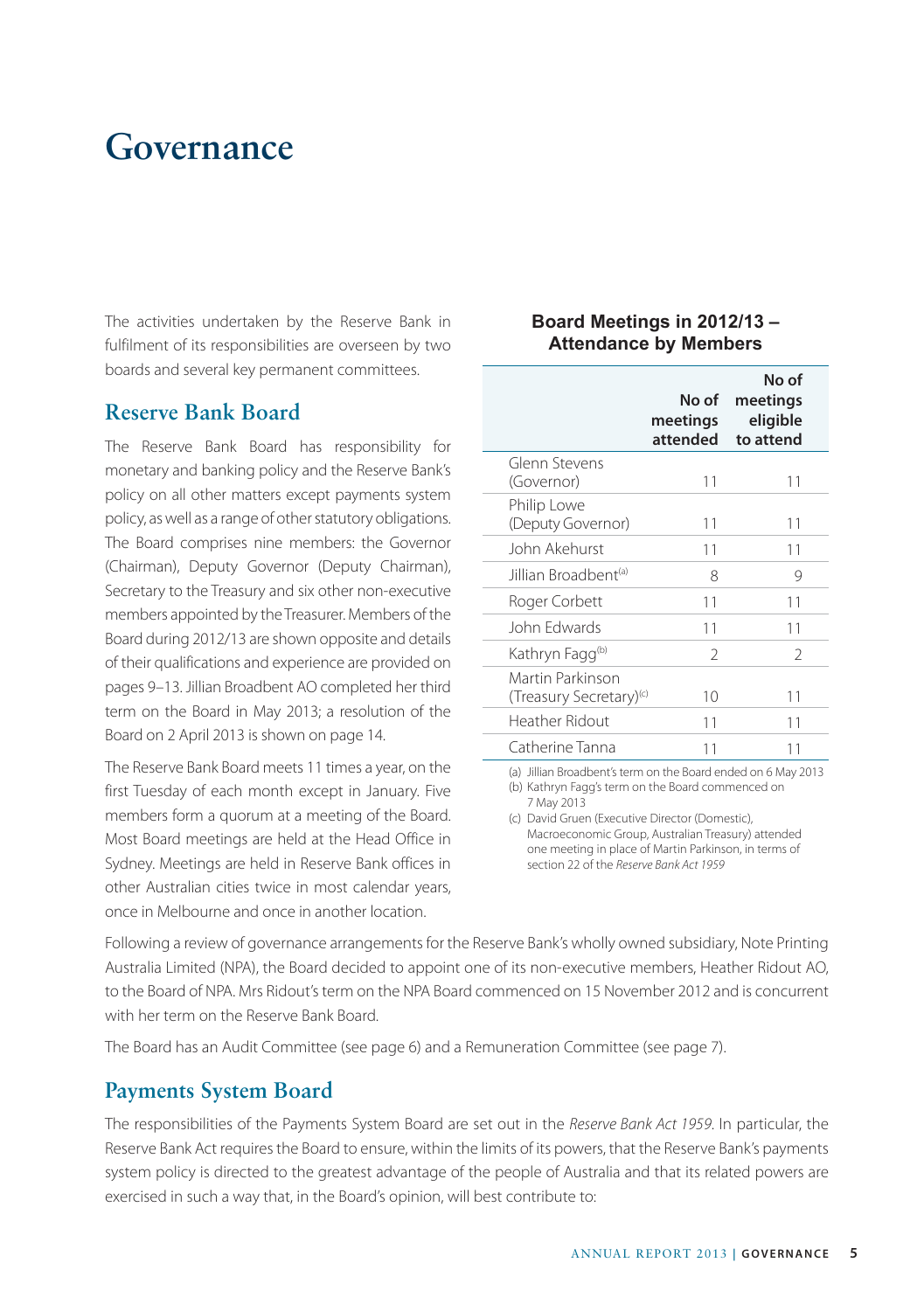- **•** controlling risk in the financial system
- **•** promoting the efficiency of the payments system
- **•** promoting competition in the market for payment services, consistent with the overall stability of the financial system.

The Payments System Board also has responsibility to ensure that the powers and functions of the Reserve Bank under Part 7.3 of the *Corporations Act 2001* (dealing with licensing of clearing and settlement facilities) are exercised in a way that will best contribute to the overall stability of the financial system.

The Payments System Board is distinct from the Reserve Bank Board and issues a separate annual report.

## **Conduct of Reserve Bank Board Members**

On appointment to the Reserve Bank Board, each member is required under the Reserve Bank Act to sign a declaration to maintain confidentiality in relation to the affairs of the Board and the Reserve Bank. Further, members must comply with the general obligations of directors of Commonwealth authorities, including those set out in the *Commonwealth Authorities and Companies Act 1997* (CAC Act). Under the CAC Act members must:

- **•** discharge their duties with care and diligence
- **•** act in good faith in the best interests of the Reserve Bank, and for a proper purpose
- **•** not use their position to benefit themselves or any other person, or to cause detriment to the Reserve Bank or any other person
- **•** not use any information obtained by virtue of their position to benefit themselves or any other person, or to cause detriment to the Reserve Bank or any other person
- **•** declare any material personal interest in a matter that relates to the affairs of the Reserve Bank.

Over and above these statutory requirements, members recognise their responsibility for maintaining a reputation for integrity and propriety on the part of the Board and the Reserve Bank in all respects. Members have adopted a Code of Conduct that provides a number of general principles as a guide for their conduct in fulfilling their duties and responsibilities as members of the Board; a copy of the Code, which was revised in 2012, is on the Bank's website.

## **Reserve Bank Board Audit Committee**

The primary objective of the Audit Committee of the Reserve Bank Board is to report to the Board on matters relevant to the fulfilment of the Bank's statutory financial reporting and other obligations in terms of the Reserve

Bank Act and the CAC Act. The Committee assists the Governor and the Board in fulfilling their obligations relating to financial reporting, risk management, fraud control and regulatory compliance. Its particular responsibilities are to ensure the effectiveness of the Bank's internal control environment.

Following the retirement of Jillian Broadbent AO from the Board, John Akehurst assumed the role of Chairman of the Audit Committee from May 2013. Other members of the Committee are Roger Corbett AO, a member of the Reserve Bank Board, and Michael Coleman and Terry Williamson, both of whom are company directors and former senior audit partners of major accounting firms and have extensive

#### **Audit Committee Meetings in 2012/13 – Attendance by Members**

|                                  | meetings | No of<br>No of meetings<br>eligible<br>attended to attend |
|----------------------------------|----------|-----------------------------------------------------------|
| John Akehurst <sup>(a)</sup>     |          |                                                           |
| Jillian Broadbent <sup>(b)</sup> | 5        | 5                                                         |
| Michael Coleman                  | 6        | 6                                                         |
| Roger Corbett                    | 5        | 6                                                         |
| Terry Williamson                 | 6        | б                                                         |
| .                                |          |                                                           |

(a) John Akehurst's term on the Audit Committee commenced on 1 May 2013

(b) Jillian Broadbent's term on the Audit Committee ended on 30 April 2013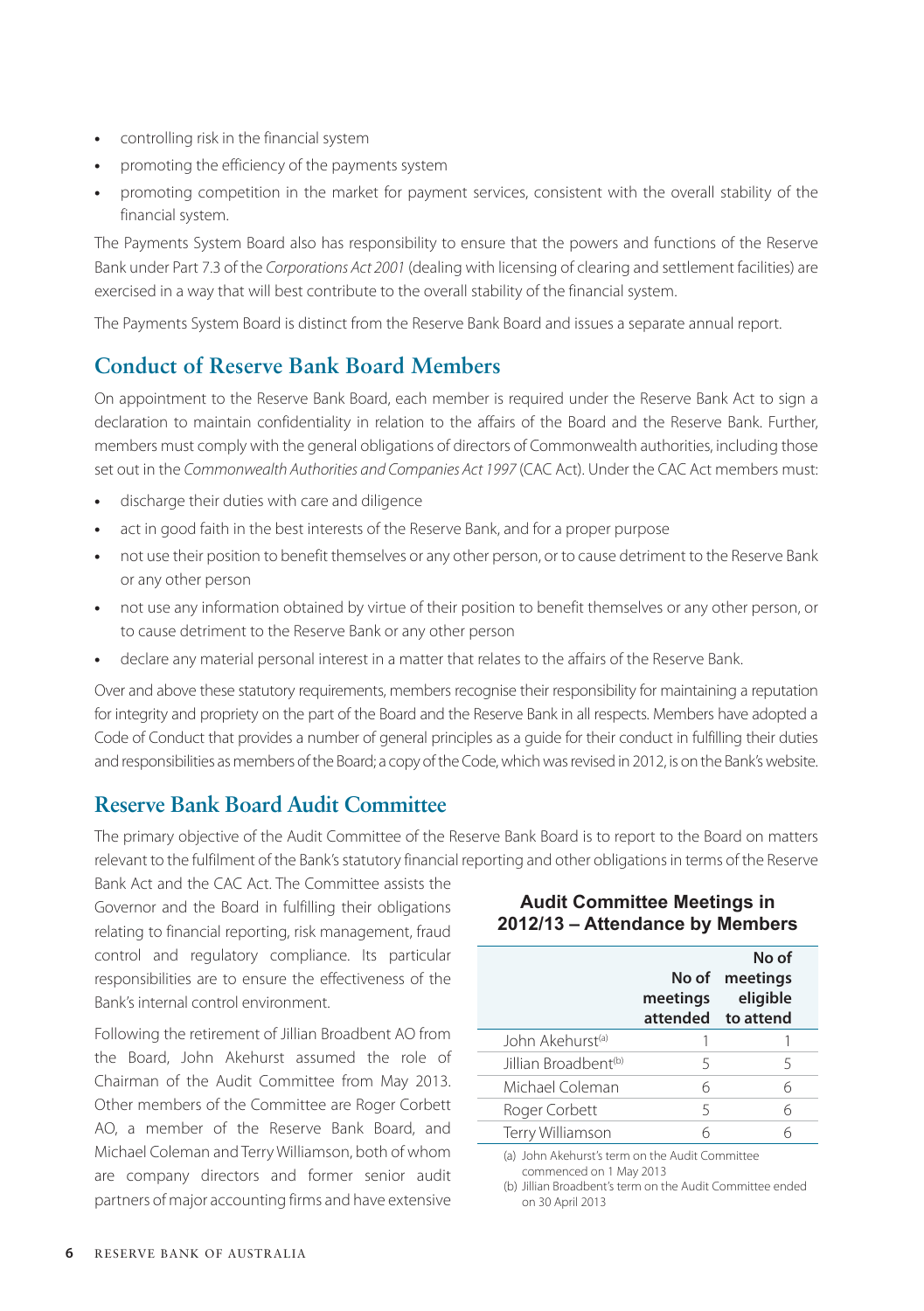experience in the finance sector. Consistent with contemporary governance standards, no executive is a member of the Audit Committee, although the Deputy Governor attends all meetings of the Committee as the chief management representative. During 2012/13, the Audit Committee met on six occasions.

At its July 2013 meeting, the Audit Committee considered the draft consolidated financial statements of the Reserve Bank for the year ended 30 June 2013 and agreed that the statements be presented to the Reserve Bank Board with its endorsement. The Committee meets at least annually with the external auditors without management present; in 2013 this occurred immediately following the July 2013 meeting.

#### **Reserve Bank Board Remuneration Committee**

The Remuneration Committee of the Reserve Bank Board was established in terms of section 24A of the Reserve Bank Act to recommend to the Board 'terms and conditions relating to the remuneration and allowances' for the Governor and Deputy Governor. Membership of the Committee is drawn from the non-executive members of the Board and at present comprises Roger Corbett AO (Chairman), John Edwards and Catherine Tanna. John Edwards succeeded Jillian Broadbent AO as a member of the Committee following her retirement from the Board in May 2013. During 2012/13 the Committee met on six occasions.

**Remuneration Committee Meetings in 2012/13 – Attendance by Members**

|                                                            | No of<br>meetings<br>attended | No of<br>meetings<br>eligible<br>to attend |
|------------------------------------------------------------|-------------------------------|--------------------------------------------|
| Jillian Broadbent <sup>(a)</sup>                           |                               | 5                                          |
| Roger Corbett                                              | 6                             | 6                                          |
| John Fdwards <sup>(b)</sup>                                | $\mathcal{L}$                 | $\mathfrak{D}$                             |
| Catherine Tanna                                            | 6                             | 6                                          |
| (a) Jillian Broadbent's term on the Remuneration Committee |                               |                                            |

(b) John Edwards' term on the Remuneration Committee

ended on 6 May 2013

commenced on 2 April 2013

The offices of Governor and Deputy Governor are Principal Executive Offices in terms of the *Remuneration Tribunal Act 1973*, which provides for the Remuneration Tribunal to determine the applicable remuneration reference rate for these offices. The Remuneration Committee reviews the terms and conditions (including remuneration and allowances) applying to the Governor and Deputy Governor annually and recommends adjustments to the Board for approval, providing that such terms and conditions are consistent with the framework for Principal Executive Offices determined by the Remuneration Tribunal.

The Remuneration Committee is also kept informed of the remuneration arrangements for Reserve Bank staff. The Governor attends meetings of the Committee at the invitation of the Chairman to discuss remuneration matters in the Bank, but not those relating to his own remuneration. The Committee communicates with the Remuneration Tribunal as required.

In accordance with section 21A of the Reserve Bank Act, neither the Governor nor the Deputy Governor takes part in decisions of the Board relating to the determination or application of any terms or conditions on which either of them holds office.

## **Remuneration and Allowances**

Remuneration and allowances for the non-executive members of the Reserve Bank Board and members of the Audit Committee are determined by the Remuneration Tribunal.

# **Induction of Board Members**

The induction program assists newly appointed Board members in understanding their role and responsibilities, and provides them with an overview of the Reserve Bank's policy framework and operations. Separate briefing sessions are tailored to meet particular needs or interests.